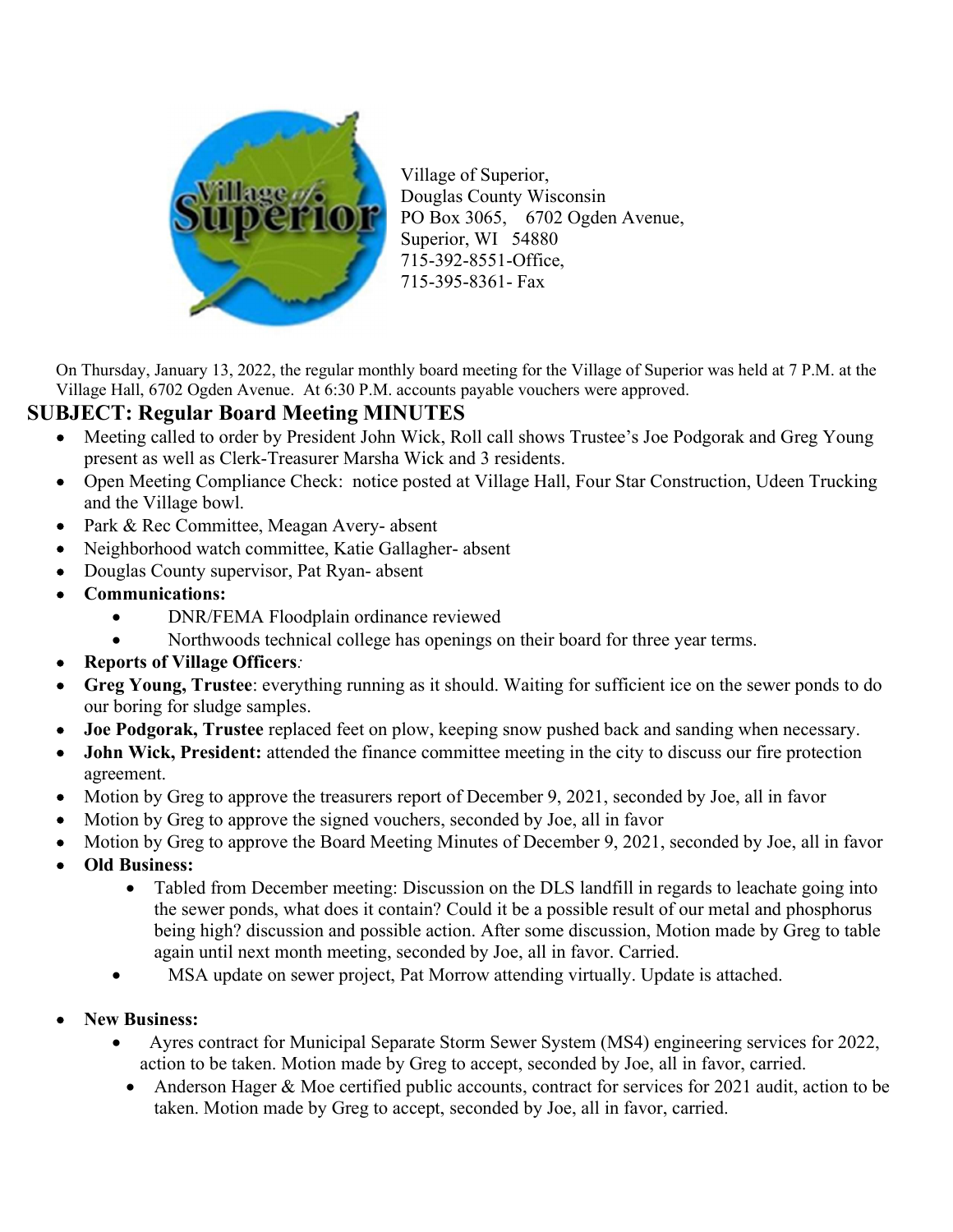- Motion to open meeting to Public Comments, (notice received by clerk, for agenda items ONLY) none
- Motion to adjourn made by Greg seconded by Joe, meeting adjourned at 8:20 pm.

Respectfully Submitted by: Marsha K. Wick Clerk/Treasurer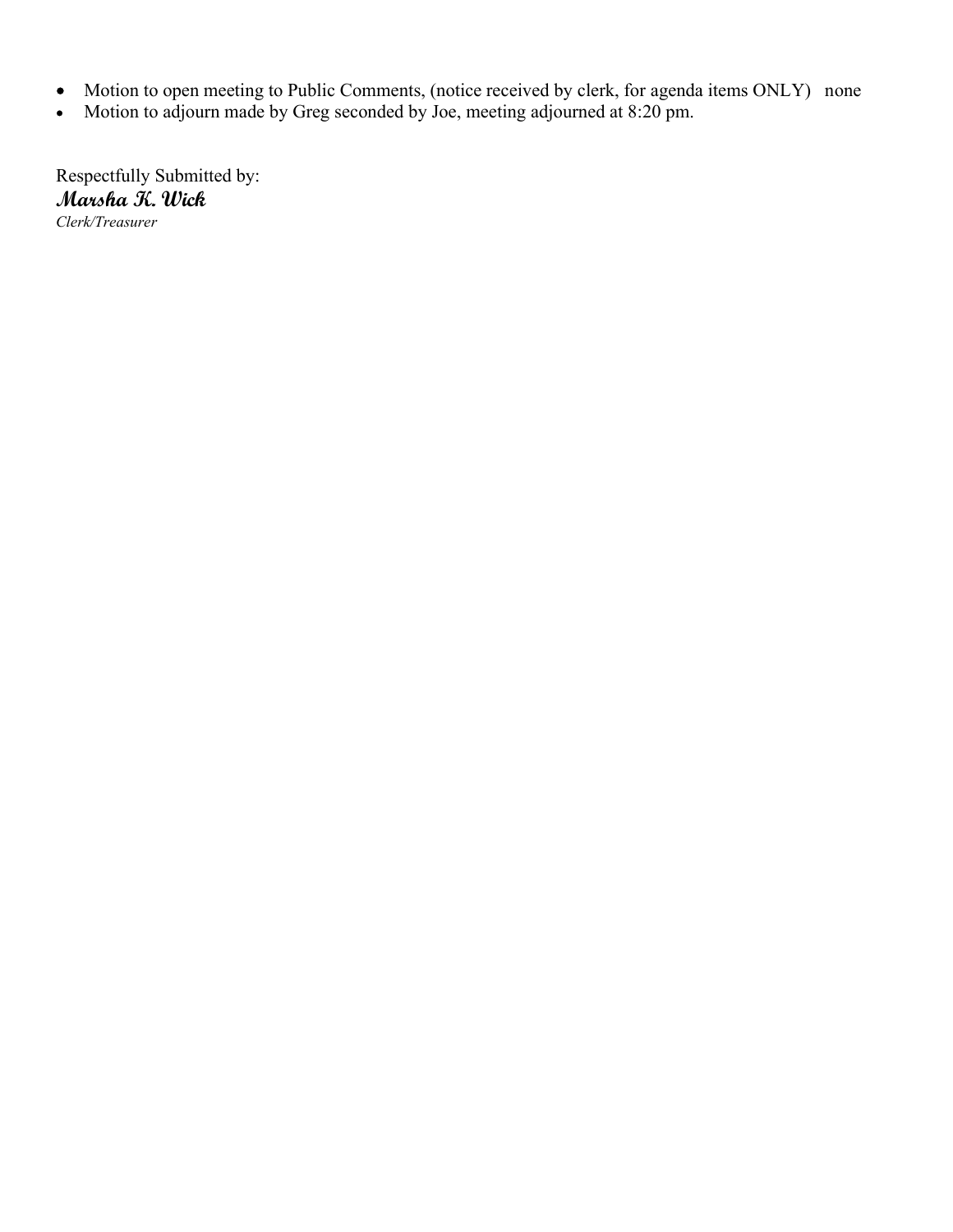### (J MSA UPDATE A Review of MSA's Commitment to Your Community Village of Superior, WI

CLIENT LIAISON: Pat Morrow, P.E. Phone: (608) 355-8910 Cell: (608) 963-2094

pmorrow@msa-ps.com

# DATE:

January 13, 2022

Sampling grid for sludge depth measurements and metals analysis. Provided to the Village in the memo Sludge Sampling dated 12/17/2021

# WASTEWATER FACILITY PLAN



Evaluation of the two alternatives for the WWTF continues. We have evaluated relocation of the WWTF's discharge to the Nemadji River, where phosphorus limits may be within the facility's current operating capabilities. An Effluent Limits Request for this new discharge was submitted to the Wisconsin DNR in November 2021. This request is still under review by WDNR staff and is expected to be complete by February.

As previously discussed with the Village, the other alternative consists of regionalization with the City of Superior. Ultimately, the ability to move the outfall vs. the need to regionalize with the City will come down to whichever option is most cost-effective for the Village and also satisfy the DNR/EPA antidegradation and anti-backsliding requirements.

A significant cost factor for the evaluation of the alternatives is the presence of metals in the sludge at the WWTF. Per DNR requirements, sludge that contains elevated levels of Nickel, Copper, Zinc, and other metals cannot be land applied and will need to be disposed of via landfill, which is much more costly. For this reason, MSA has requested WWTF staff to collect sludge samples for metals analysis. As discussed with staff, this sampling is currently planned to occur within the following weeks. Once results are obtained, total sludge quantities will be re-estimated, and the feasibility of land application vs landfill disposal will be assessed. The cost estimates will also be updated accordingly.

As discussed previously, rehabilitation and upgrades to the Main Lift Station are recommended. The Main Lift Station was constructed in 1995 and would be roughly 30 years old by the time any significant upgrades might occur. Please see the memo Facility Planning Considerations dated 12/06/2021 for details about each item. To summarize, a list of the recommended items is provided below.

- **Eliminate Legacy Electrical Service (Provide New Service)**
- **Replace the Submersible Pumps**
- **C** Replace the Instrumentation and Control Systems
- New Communications and Data Monitoring and Reporting System
- Replace the Permanent Standby Generator
- Replace Existing Concrete Tops of Utility Structures and Provide Safe Hatches